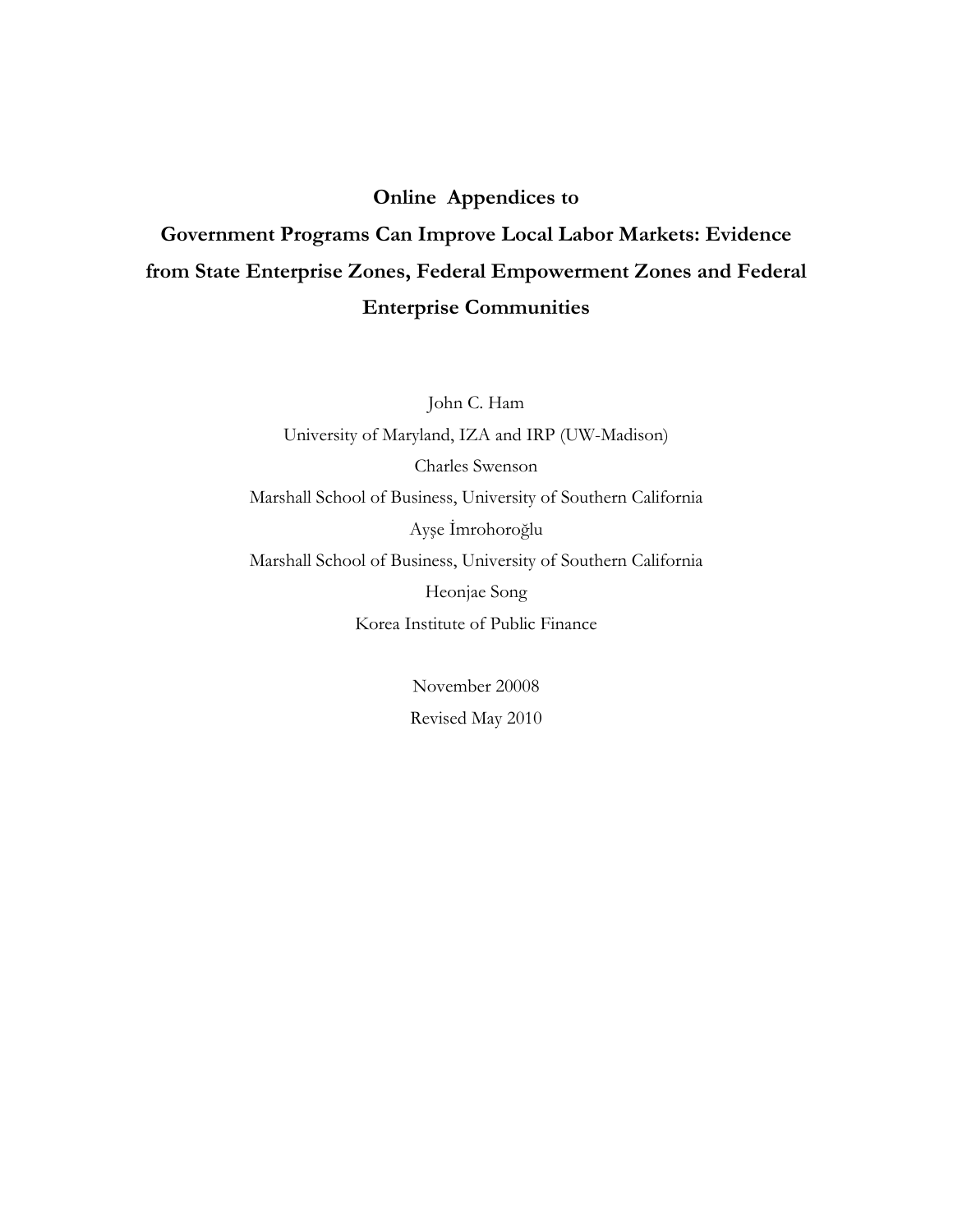## **Appendix A- Data Steps and Methodology for Comparison to Other Research**

## 1. **Matching 1980-2000 Census Tracts and Related Census Data**

Some Census Tract definitions/boundaries varied from 1980 to 2000. The following paragraphs discuss our methodology for developing a time series decennial Census database by Census Tract. We first describe the general data sources, then provide "drill down" discussions of processing procedures, the individual Census datasets, and how we combined them.

#### 1.1**Data Sources**

 1980 Census -- Acquired from the historical census data archive at the Center for International Earth Science Information Network (CIESIN) at Columbia University.

 1990-Census -- Applied Geographic Solutions (AGS) Thousand Oaks, CA. This was subsequently changed to CIESIN.

 2000 Census -- Census 2000 Summary File 3 DVD in ASCII format from the U.S. Census Bureau. Geographic Equivalency -- MABLE `98/Geocorr v.3.0 Geographic Correspondence Engine,

Office of Social and Economic Data Analysis -- University of Missouri.

 1990 Census Tract Boundaries -- Environmental Systems Research Institute (ESRI) Maps and Data CD. Census Tract boundaries in shapefile format were converted to Atlas GIS format for processing.

 2000 Census Tract Boundaries -- Environmental Systems Research Institute (ESRI) Maps and Data CD. Census Tract boundaries in shapefile format were converted to Atlas GIS format for processing.

#### 1.2 **Processing Procedures**

 Geographic Equivalency File -- A geographic equivalency file was created for purposes of relating 1990 Census Tracts to their equivalent 1980 Census Tracts. Files were created individually for each state using the MARBLE/Geocorr v.3.0 engine at the University of Missouri Office of Social and Economic Data Analysis (OSEDA). The equivalency file contains essentially three fields:

- 1990 Census Tract
- The equivalent 1980 Census Tract
- An allocation factor to be applied to the 1980 Census Tract

 In cases where the 1980 tract definition is exactly the same as the 1990 definition, the allocation factor is 1.0. In cases where a tract was split in 1990, the allocation factor contains the percent of the 1980 area to be allocated to the equivalent 1990 definition. Once downloaded, the 50 state files were combined into a single national file and the numbers of unique tracts for 1990 and 1980 were counted to validate that all tracts had been accounted for.

#### 1.3 **1980 Dataset**

- ·Historical archive files were downloaded for each of the 50 states from CIESIN FTP site.
- Since the archive file includes records for every level of geography for each state, census tract level records were identified and extracted based on a SUMMARY LEVEL value of "14" (Census Tracts/BNAs) for the required fields.
- The extracted records were converted from the SAS Transport format to DBF format.
- All of the state files were then combined into a single national file and the numbers of census tract records was validated to ensure that there were not missing or duplicated records.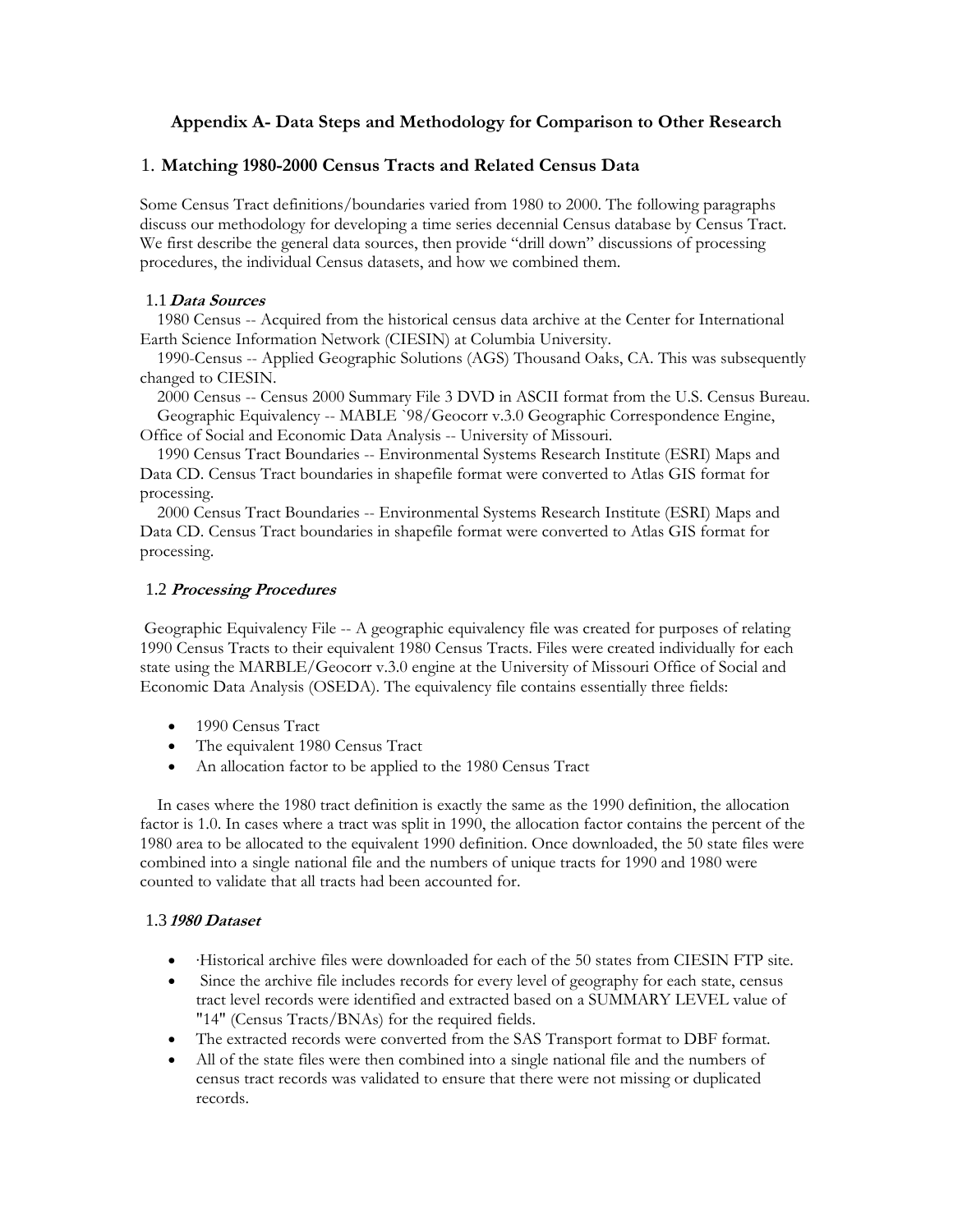- Once the national file was created, it was re-aggregated to 1990 tract definitions using the geographic equivalency file created with the MARBLE/Geocorr engine.
- The number of 1990 tract definition records were then verified to ensure that there were no missing or duplicated records.
- ·The national file based on the 1990 tract definitions was then converted to 2000 census tract definitions using Atlas GIS together with 1990 and 2000 Census Tract boundary files. Geospatial processing was performed to allocate demographic attributes from 1990 tract definitions to 2000 tract definitions based on the square mileage of the layered tracts. This approach is similar to that used to convert from 1980 to 1990 but without the use of an equivalency file.

## 1.4 **1990 Dataset**

- A single national file was created containing the census tract level records for all states in the U.S. for the required fields on 2000 Census Tract definitions.
- The number of census tract records in the dataset was validated to confirm no missing or duplicated records.

### 1.5 **2000 Dataset**

- Since the SF3 DVD includes records for every level of geography for each state, census tract level records were identified and extracted based on a SUMMARY LEVEL value of "140" (Census Tract/BNAs) for the required fields.
- Tract level records were extracted fro the required fields and converted to DBF files on a state-by-state basis.
- Individual state files were then merged into a single national file containing records for all census tracts in the U.S.
- All of the states file were then combined into a single national file and the numbers of census tracts records was validated to ensure that there were no missing or duplicated records.

#### 1.6 **Combined Time Series Dataset**

- In order to produce the combined file, the 1980, 1990, and 2000 files were matched using the common 2000 census tract to created a single flat file.
- The combined flat file was then loaded into Atlas GIS as an attribute table for 2000 census tract boundaries and overlaid with enterprise zone and Federal zone boundaries. Based on whether the centroid (geographic center) of each tract polygon was within an EZ or Federal zone, the appropriate EZ (or Federal zone) identifier was added to each census tract record.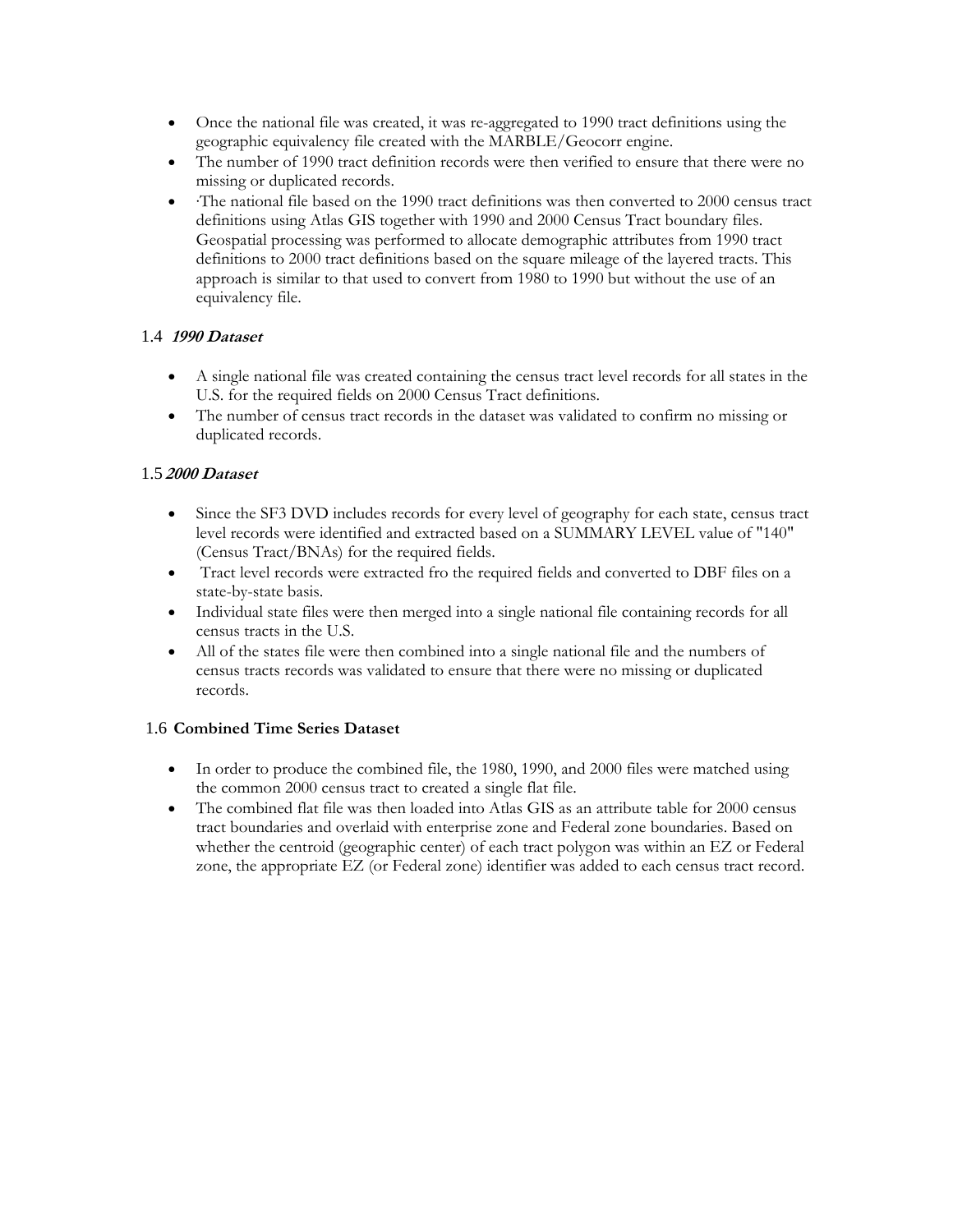#### 2. **Methodology for Comparison to Other Research**

#### 2.1 **Comparison with Neumark and Kolko (2008) ENTZ impacts**

In Table 6, Row A, columns (1) and (3) Neumark and Kolko estimate t*\*, which* is the difference in the annual growth rate between an ENTZ and NENTZ. Let the normal growth rate of employment be *g.*  Thus the annual growth rate for an ENTZ equals  $1+g+t^*$  and for an NENTZ equals  $1+g$ . Let E90 be 1990 average employment in CA. If an ENTZ started January 1 1991, the 2000 Employment E2000 for an ENTZ would equal

 $E2000(ENTZ) = (1 + g + t^*)^0 E1990$ , while for an NENTZ it would equal

$$
E2000(NENTZ) = (1+g)^{10} E1990.
$$

Thus  $E2000(ENTZ) - E2000( NENTZ) = [(1 + g + t^*)^0 - (1 + g)^0]E1990$ .

Now the median length of time a CA ENTZ, introduced in the 1990s, had been in existence on Jan 1 2000 is 90 months, so we estimate their employment effect as

Actual diff 
$$
\{E2000(ENTZ) - E2000(NENTZ)\} = \left(\frac{90}{120}\right) \left[(1+g+t^*)\right]^0 - (1+g)^{10}\right] E1990.
$$

Let  $t_L^*$  and  $t_U^*$  denote the lower and upped bound of the 95% confidence interval for  $t^*$ . We then calculated the lower bound on the 95% confidence interval as

Actual diff {E2000(*ENTZ*) – E2000(*NENTZ*)}<sub>L</sub> = 
$$
(\frac{90}{120})[(1+g+t_L^*)^{10}-(1+g)^{10}]E1990
$$

and *Actual diff*  $\{E2000 (ENTZ) - E2000 (NENTZ)\}_U = (\frac{90}{120})[(1 + g + t_U^*)^{10} - (1 + g)^{10}]E1990$ ,

assuming g=0.03 and using the 1990 California average census tract employment of *E*1990 = 1697 Note that we could have directly calculated the 95% confidence interval for

Actual diff 
$$
\{E2000(ENTZ) - E2000(NENTZ)\} = \left(\frac{90}{120}\right) \left[(1+g+t^*)^{10} - (1+g)\right]^0 \left[E1990\right]
$$

using the delta method, but this did not seem appropriate given that Neumark and Kolko only provide 1 significant digit for t\*.

#### 2.2 **Comparison to Bondonio and Engberg (2000) Impacts**

In Table 7, column 1, Bondonio and Engberg estimate the parameters for the ENTZ effect as

 $\ln E_{it} = \alpha_{i} ENTZ_{it} + \alpha_{i} ENTZ_{it} * \text{mon}_{it} + ...$ 

where  $\ln E_i$  is log employment and mon<sub>it</sub> is the monetary value of the ENTZ incentives in the relevant state. The policy effect in terms of the level of employment is  $E1990(\hat{\alpha}_{a} + \hat{\alpha}_{1} * \text{mon}_{i}).$ 

To calculate the 95% confidence interval for this effect in California, we substituted their mean value for  $\text{mon}_{it}$  =.115 and the 1990 California employment level per tract of  $E1990 = 1697$  to obtain

$$
(1697(\hat{\alpha}_o + \hat{\alpha}_1 * 0.015) \pm 2[Var(\hat{\alpha}_o) + Var(\hat{\alpha}_1) * \{0.015\}^2]^{1/2}1697),
$$

since we did not have an estimate for  $Cov(\hat{\alpha}_o, \hat{\alpha}_1)$ . We proceeded in exactly the same manner for NY state using its mean value of mon<sub>it</sub> = 115 and  $E1990 = 1357$ .

#### 2.3**Comparison to Elvery (2000) Impacts**

We use the estimates in Table 4, columns (1) and (2). His outcome variables are the same as ours so the confidence intervals are straightforward to calculate.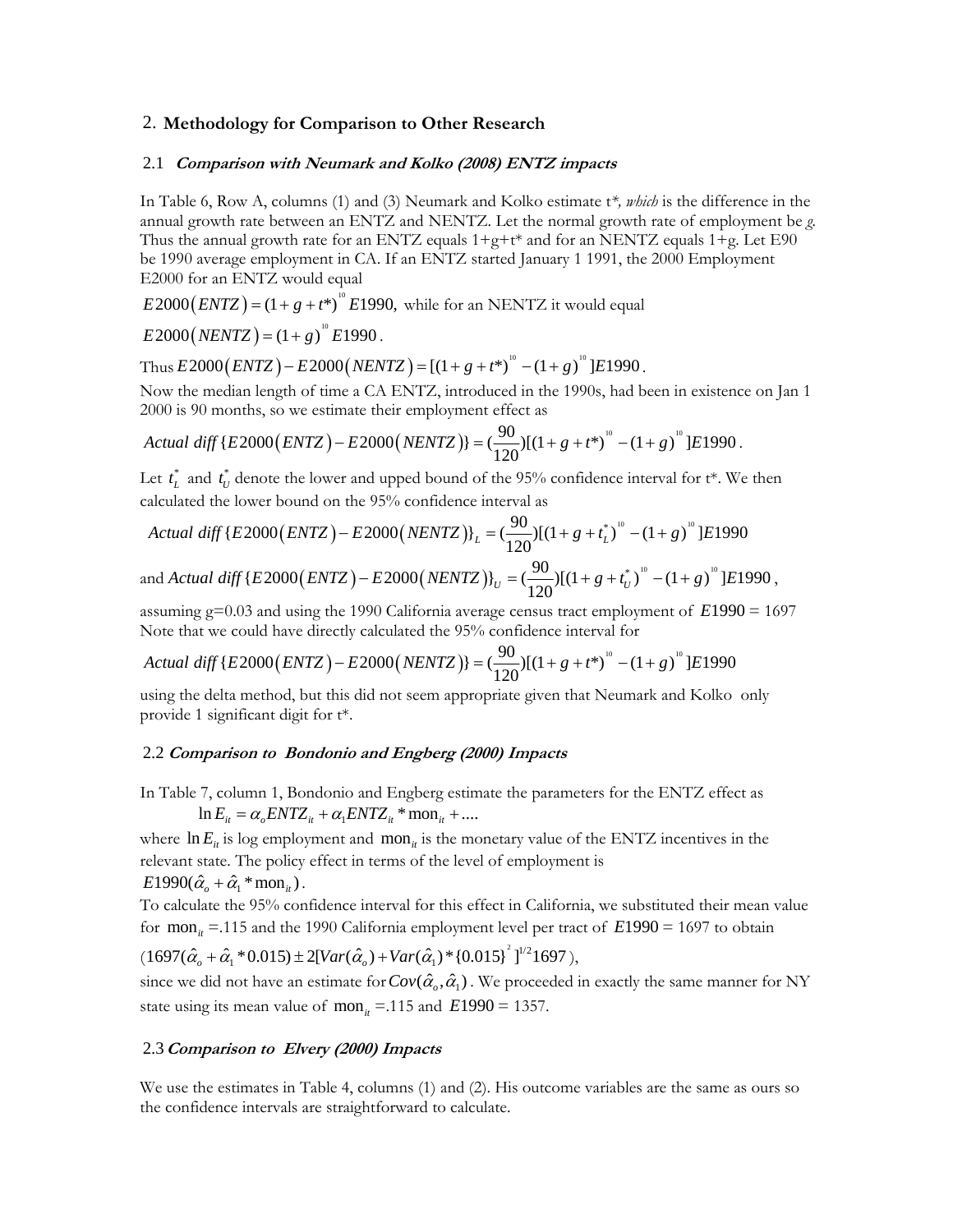## Online Appendix B - Empirical Results Allowing Overlap Between **ENTZs, EMPZs and ENTCs**

to

Government Programs Can Improve Local Labor Markets: Evidence from State Enterprise Zones, Federal Empowerment Zones and Federal **Enterprise Communities** 

> John C. Ham University of Maryland, IZA and IRP (UW-Madison) Charles Swenson Marshall School of Business, University of Southern California Ayşe İmrohoroğlu Marshall School of Business, University of Southern California Heonjae Song Korea Institute of Public Finance

> > November 20008 Revised May 2010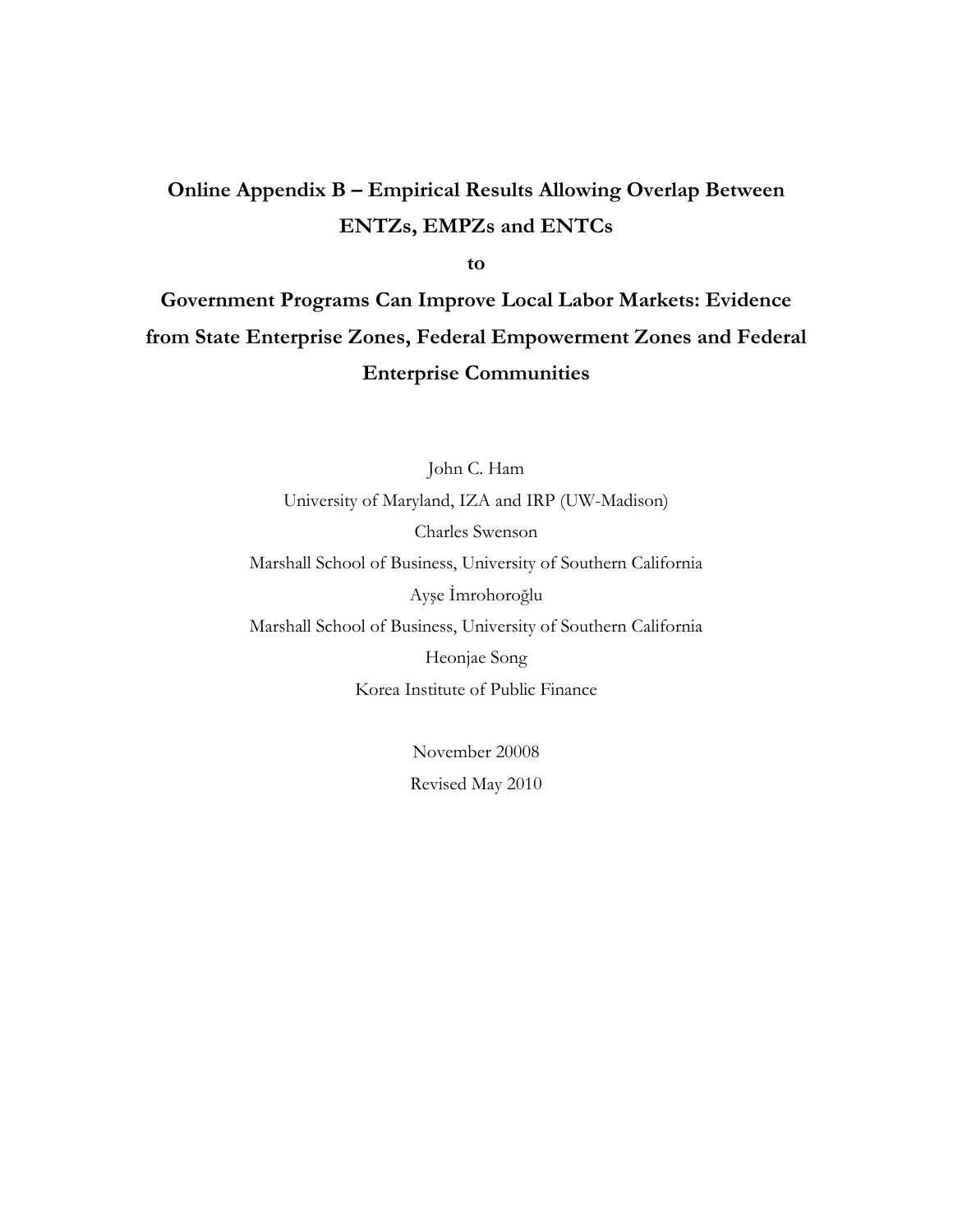| Table B1: Summary Statistics for Enterprise Zones Analysis |  |  |  |
|------------------------------------------------------------|--|--|--|
|                                                            |  |  |  |

|              |                                                                | Unemployment<br>Rate $(\%)$ | Poverty Rate<br>$(\% )$ | Fraction of<br>Households<br>with Wage and<br>(%) | Average Wage<br>and Salary<br>Salary Income Income (\$2000) | Employment  |
|--------------|----------------------------------------------------------------|-----------------------------|-------------------------|---------------------------------------------------|-------------------------------------------------------------|-------------|
| $\mathbf{1}$ | <b>ENTZ 1980</b>                                               | 7.946***                    | $17.14***$              | 73.82***                                          | 35178***                                                    | 1633***     |
|              |                                                                | (0.40)                      | (1.35)                  | (0.92)                                            | (815)                                                       | (63.83)     |
| 2            | <b>ENTZ 1990</b>                                               | 9.189***                    | 27.19***                | 73.74***                                          | 42584***                                                    | 1820***     |
|              |                                                                | (0.41)                      | (1.82)                  | (0.85)                                            | (1337)                                                      | (66.65)     |
| 3            | <b>ENTZ 2000</b>                                               | 8.011***                    | 18.77***                | 74.83***                                          | 45130***                                                    | 1885***     |
|              |                                                                | (0.51)                      | (1.32)                  | (0.75)                                            | (1571)                                                      | (70.15)     |
| 4            | Nearest NENTZ 1980                                             | 7.278***                    | 13.42***                | 77.10***                                          | 39631***                                                    | 1603***     |
|              |                                                                | (0.44)                      | (1.62)                  | (1.15)                                            | (1282)                                                      | (79.94)     |
| 5            | Nearest NENTZ 1990                                             | 7.587***                    | 20.13***                | 76.83***                                          | 47987***                                                    | 1876***     |
|              |                                                                | (0.38)                      | (2.25)                  | (0.82)                                            | (2169)                                                      | (83.22)     |
| 6            | Nearest NENTZ 2000                                             | 6.933***                    | 14.41***                | 77.12***                                          | 52067***                                                    | 1975***     |
|              |                                                                | (0.63)                      | (1.63)                  | (0.60)                                            | (2619)                                                      | (88.97)     |
| 7            | Contiguous NENTZ 1980                                          | 6.525***                    | 12.02***                | 77.12***                                          | 40354***                                                    | 1704***     |
|              |                                                                | (0.49)                      | (1.17)                  | (0.87)                                            | (1004)                                                      | (77.41)     |
| 8            | Contiguous NENTZ 1990                                          | 6.815***                    | 16.87***                | 76.67***                                          | 51340***                                                    | 1970***     |
|              |                                                                | (0.39)                      | (2.26)                  | (0.65)                                            | (2722)                                                      | (74.43)     |
| 9            | Contiguous NENTZ 2000                                          | $6.175***$                  | 12.23***                | 76.71***                                          | 56265***                                                    | 2104***     |
|              |                                                                | (0.54)                      | (1.19)                  | (0.43)                                            | (3416)                                                      | (83.73)     |
|              | 10 All NENTZ 1980                                              | $6.721***$                  | $11.17***$              | 78.30***                                          | 43335***                                                    | 1529***     |
|              |                                                                | (0.24)                      | (0.56)                  | (0.62)                                            | (681)                                                       | (39.11)     |
| 11           | All NENTZ 1990                                                 | 6.704***                    | 16.39***                | 77.99***                                          | 52823***                                                    | 1880***     |
|              |                                                                | (0.32)                      | (0.80)                  | (0.56)                                            | (1162)                                                      | (43.15)     |
|              | 12 All NENTZ 2000                                              | 6.629***                    | 12.49***                | 77.78***                                          | 57358***                                                    | 2056***     |
|              |                                                                | (0.33)                      | (0.57)                  | (0.43)                                            | (1206)                                                      | (47.96)     |
| 13           | E{ENTZ(Δ00) - Nearest NENTZ(Δ00)}                              | $-0.537*$                   | $-3.839***$             | 1.015***                                          | $-1815**$                                                   | $-55.16$    |
|              |                                                                | (0.30)                      | (1.13)                  | (0.37)                                            | (887)                                                       | (43.65)     |
| 14           | E{ENTZ( $\Delta$ 90) - Nearest NENTZ( $\Delta$ 90)}            | $0.851***$                  | 4.998***                | 0.60                                              | $-2450***$                                                  | $-69.06**$  |
|              |                                                                | (0.25)                      | (1.08)                  | (0.50)                                            | (684)                                                       | (30.50)     |
|              | 15   E{ENTZ(Δ00) - Contiguous NENTZ(Δ00)}                      | $-0.549**$                  | $-3.789***$             | $1.071***$                                        | -1901***                                                    | $-68.70*$   |
|              |                                                                | (0.26)                      | (1.11)                  | (0.36)                                            | (575)                                                       | (38.97)     |
|              | 16 E{ENTZ(Δ90) - Contiguous NENTZ(Δ90)}                        | $0.947***$                  | $5.231***$              | 0.35                                              | $-3279***$                                                  | $-79.71***$ |
|              |                                                                | (0.25)                      | (1.02)                  | (0.49)                                            | (878)                                                       | (29.09)     |
| 17           | $E\{ENTZ(\Delta 00)\}$ - E{All NENTZ( $\Delta 00$ )}           | $-0.16$                     | $-5.016***$             | $1.537***$                                        | $-2158***$                                                  | -88.92***   |
|              |                                                                | (0.26)                      | (0.80)                  | (0.44)                                            | (736)                                                       | (32.40)     |
| 18           | $E\{\text{ENTZ}(\Delta 90)\}-E\{\text{All NENTZ}(\Delta 90)\}$ | $0.737***$                  | 5.786***                | $0.738*$                                          | $-4157***$                                                  | $-116.3***$ |
|              |                                                                | (0.26)                      | (0.86)                  | (0.45)                                            | (570)                                                       | (36.31)     |

Notes:

1. Standard Errors in parentheses are adjusted for correlation across tracts in the same county. \*\*\* p<0.01, \*\* p<0.05, \*p<0.1

2. Δ00: 2000-1990, Δ90: 1990-1980

3. Rows 17 and 18 are obtained by regression of outcomes on ENTZ dummy and state dummies.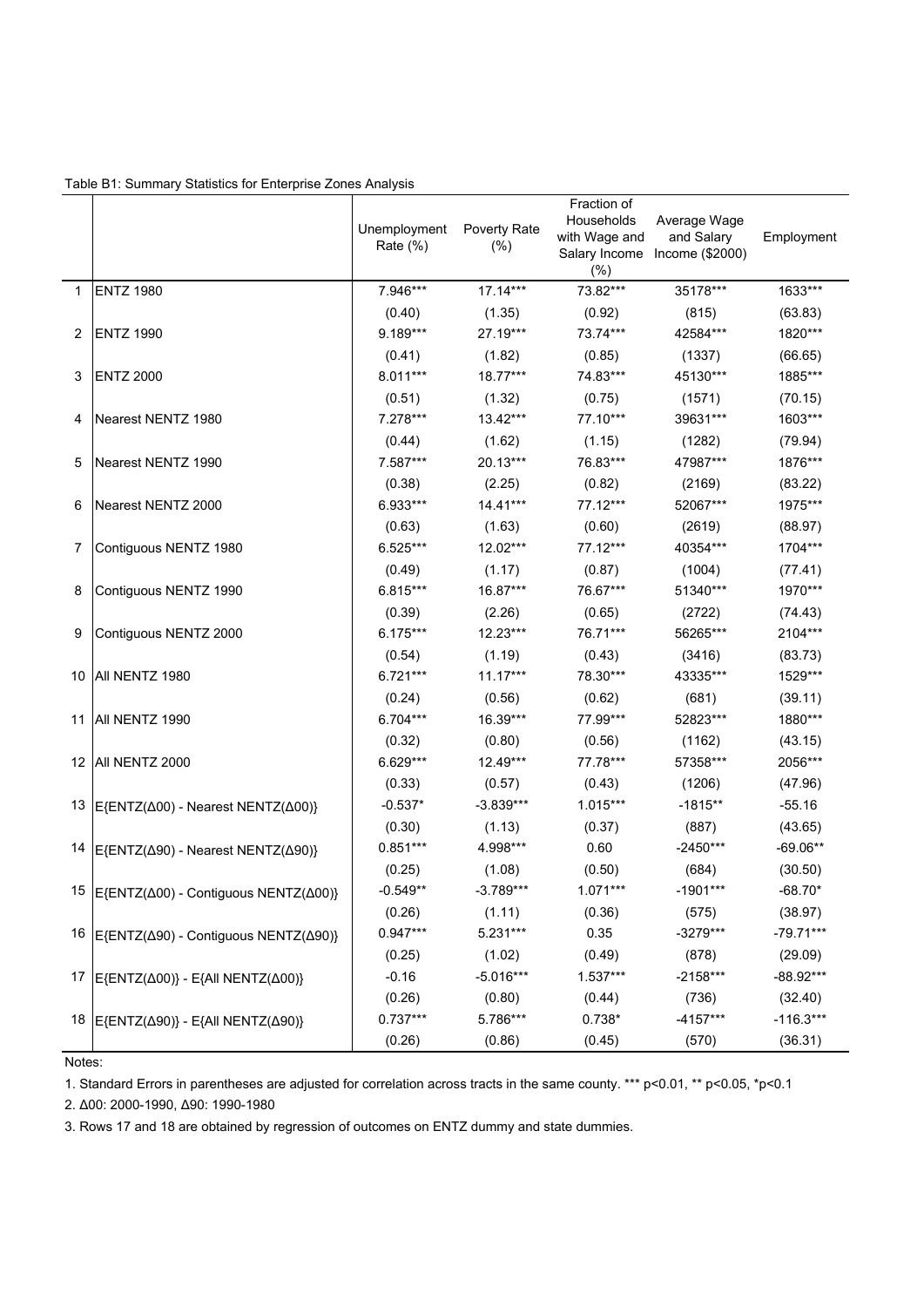|                    | Unemployment<br>Rate $(\%)$ | Poverty Rate<br>$(\% )$ | Fraction of<br>Households with<br>Wage and<br>Salary Income<br>$(\% )$ | Average Wage<br>and Salary<br>Income $(\$2000)$ | Employment |
|--------------------|-----------------------------|-------------------------|------------------------------------------------------------------------|-------------------------------------------------|------------|
| <b>ENTZ</b>        | $-1.248***$                 | $-7.501***$             | $0.799***$                                                             | 635.5                                           | 70.71**    |
|                    | (0.213)                     | (0.992)                 | (0.288)                                                                | (386.6)                                         | (32.5)     |
| Comparison Group   | All                         | <b>Nearest</b>          | All                                                                    | <b>Nearest</b>                                  | Contiguous |
| Observations       | 24843                       | 1313                    | 25034                                                                  | 1292                                            | 1344       |
| Number of ENTZs    | 1440                        | 1313                    | 1447                                                                   | 1292                                            | 1344       |
| Number of Counties | 534                         | 112                     | 541                                                                    | 112                                             | 112        |

Table B2. Estimates of the Average National Effects of Enterprise Zone Designation

Notes: Standard errors in parentheses. \*\*\* p<0.01, \*\* p<0.05, \* p<0.1

### Table B3. Estimates of the Average State Effects of Enterprise Zone Designation

|                           | Unemployment<br>Rate (%) | Poverty Rate<br>(%) | Fraction of<br>Households with<br>Wage and<br>Salary Income<br>$(\%)$ | Average Wage<br>and Salary<br>Income (\$2000) | Employment |
|---------------------------|--------------------------|---------------------|-----------------------------------------------------------------------|-----------------------------------------------|------------|
| ENTZ*California           | $-2.649***$              | $-6.015**$          | $3.640***$                                                            | 3483**                                        | 0.62       |
|                           | (0.813)                  | (3.015)             | (1.043)                                                               | (1354)                                        | (101.19)   |
| ENTZ*Florida              | $-0.839$                 | $-6.923*$           | 2.197                                                                 | 1016                                          | 188.87     |
|                           | (1.035)                  | (3.874)             | (1.366)                                                               | (1696)                                        | (129.87)   |
| ENTZ*Massachusetts        | $-2.410***$              | $-15.209***$        | $-0.580$                                                              | 17.39                                         | $-33.79$   |
|                           | (0.354)                  | (1.386)             | (0.470)                                                               | (597)                                         | (78.20)    |
| <b>ENTZ*New York</b>      | $-3.187$                 | $-7.457***$         | 1.545                                                                 | 1161                                          | 48.60      |
|                           | (0.781)                  | (2.888)             | (1.034)                                                               | (1283)                                        | (93.96)    |
| ENTZ*Ohio                 | 0.094                    | $-0.366$            | $-0.318$                                                              | 1459                                          | 119.20*    |
|                           | (0.551)                  | (2.032)             | (0.731)                                                               | (896)                                         | (64.20)    |
| ENTZ*Oregon               | 2.799***                 | $-5.461$            | 5.339***                                                              | $-2114$                                       | 159.88     |
|                           | (1.027)                  | (3.871)             | (1.318)                                                               | (1636)                                        | (123.46)   |
| <b>ENTZ*Other states</b>  | $-0.068$                 | $-3.007$            | 0.940                                                                 | 293.76                                        | 85.05      |
|                           | (0.684)                  | (2.545)             | (0.910)                                                               | (1133)                                        | (75.18)    |
| <b>Comparison Group</b>   | Contiguous               | <b>Nearest</b>      | Contiguous                                                            | <b>Nearest</b>                                | Contiguous |
| Observations              | 1304                     | 1313                | 1321                                                                  | 1292                                          | 1344       |
| Number of ENTZs           | 1304                     | 1313                | 1321                                                                  | 1292                                          | 1344       |
| <b>Number of Counties</b> | 112                      | 112                 | 112                                                                   | 112                                           | 112        |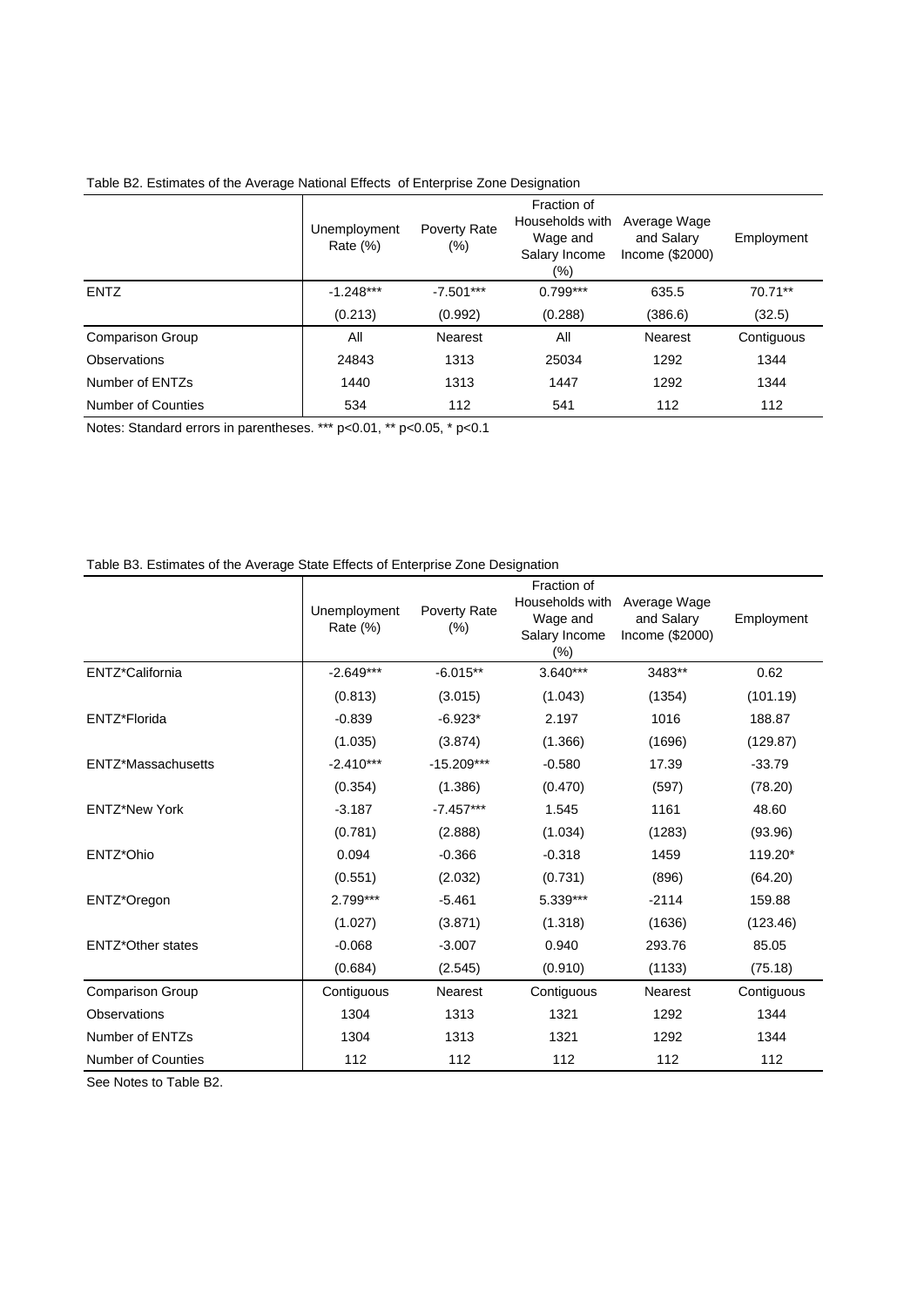|                                  | Unemployment<br>Rate $(\%)$ | Poverty Rate<br>$(\%)$ | Fraction of<br>Households with<br>Wage and<br>Salary Income<br>(%) | Average Wage<br>and Salary<br>Income (\$2000) | Employment |
|----------------------------------|-----------------------------|------------------------|--------------------------------------------------------------------|-----------------------------------------------|------------|
| <b>ENTZ</b>                      | $-22.48**$                  | $-25.04***$            | $17.14**$                                                          | 2362*                                         | $-55.26$   |
|                                  | (9.114)                     | (2.678)                | (8.641)                                                            | (1208.0)                                      | (75.2)     |
| <b>Comparison Group</b>          | All                         | Nearest                | All                                                                | Nearest                                       | Contiguous |
| Observations                     | 24821                       | 1256                   | 24917                                                              | 1264                                          | 1313       |
| Number of ENTZs                  | 1439                        | 1256                   | 1445                                                               | 1264                                          | 1313       |
| Number of Counties               | 534                         | 114                    | 535                                                                | 114                                           | 116        |
| First Stage Chi-Square Statistic | 39.74                       | 322.04                 | 38.52                                                              | 282.41                                        | 473.77     |

Table B4. IV Estimates of the Average National Effects of Enterprise Zone Designation

Notes:

 Each outcome is instrumented by other outcomes in 1980. For example, in column (1) ENTZ is instrumented by poverty rate, fraction of households with wage and salary income, average wage and salary income, and employment in 1980. \*\*\* p<0.01, \*\* p<0.05, \* p<0.1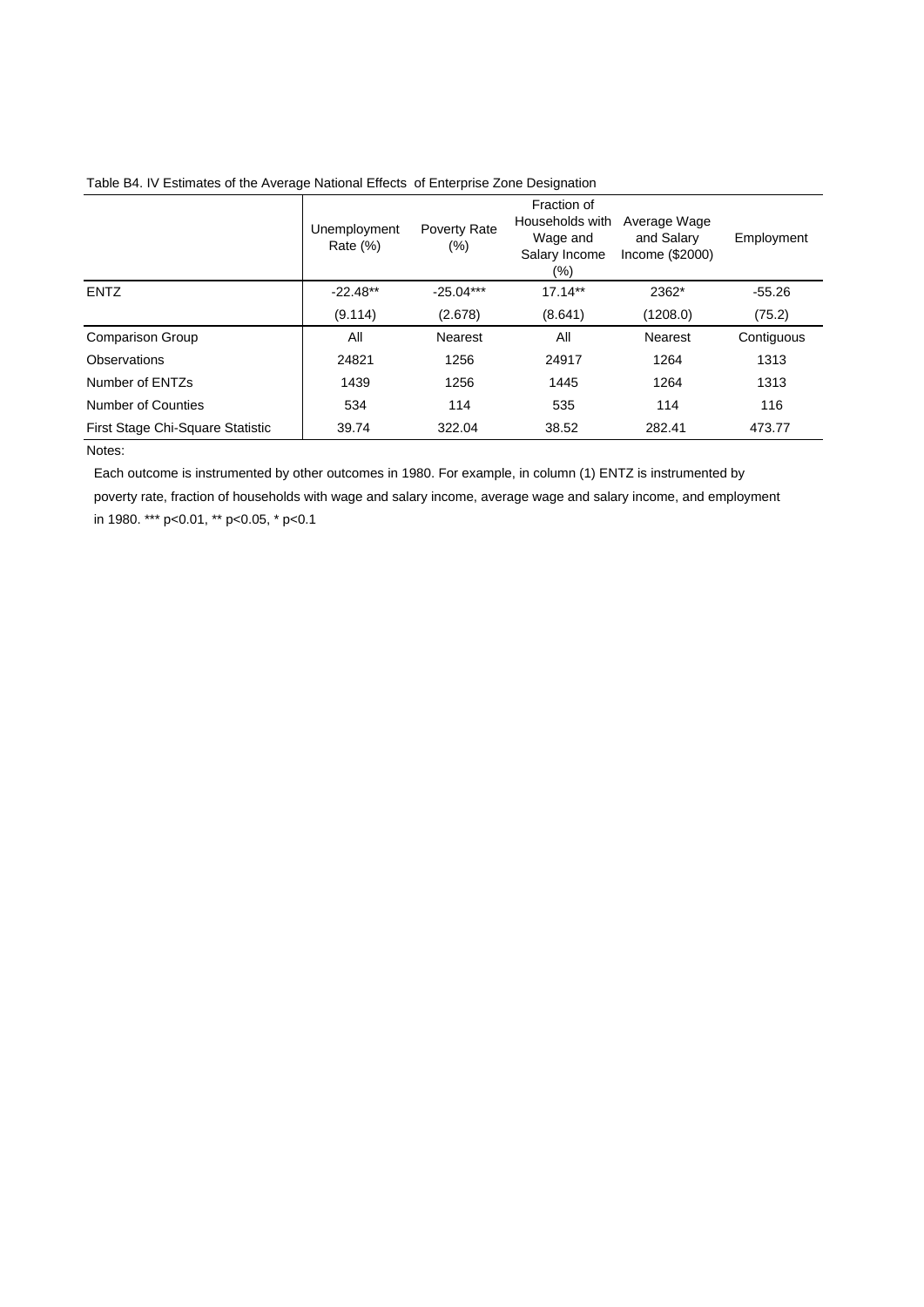|                                  | Unemployment<br>Rate (%) | Poverty Rate<br>(%) | Fraction of<br>Households with Average Wage<br>Wage and<br>Salary Income<br>(%) | and Salary<br>Income (\$2000) | Employment |
|----------------------------------|--------------------------|---------------------|---------------------------------------------------------------------------------|-------------------------------|------------|
| ENTZ*California                  | $-2.456**$               | $-9.547$            | $6.232***$                                                                      | 4083***                       | 19.01      |
|                                  | (1.156)                  | (7.216)             | (2.173)                                                                         | (1500)                        | (133.80)   |
| ENTZ*Florida                     | $-1.968**$               | $-13.91**$          | $3.709***$                                                                      | 3648                          | 240.7***   |
|                                  | (0.872)                  | (5.726)             | (1.410)                                                                         | (2628)                        | (77.03)    |
| ENTZ*Massachusetts               | $-3.984***$              | $-21.67***$         | $-1.539$                                                                        | 665.50                        | $-134.60$  |
|                                  | (1.173)                  | (2.785)             | (1.395)                                                                         | (1191)                        | (122.30)   |
| <b>ENTZ*New York</b>             | $-3.252$                 | $-19.73**$          | $-3.046$                                                                        | 4810                          | 87.82      |
|                                  | (2.349)                  | (9.344)             | (3.033)                                                                         | (4809)                        | (126.80)   |
| ENTZ*Ohio                        | 5.706                    | 3.743               | $-1.999$                                                                        | 9499*                         | 129.70     |
|                                  | (4.376)                  | (17.710)            | (4.375)                                                                         | (5053)                        | (253.90)   |
| ENTZ*Oregon                      | 4.626***                 | $-4.430$            | $6.083***$                                                                      | $-2125**$                     | 391.9***   |
|                                  | (0.860)                  | (6.382)             | (1.898)                                                                         | (1010)                        | (109.30)   |
| <b>ENTZ*Other states</b>         | 0.661                    | $-15.52**$          | 0.674                                                                           | $-647.60$                     | 90.66      |
|                                  | (1.119)                  | (6.929)             | (1.102)                                                                         | (2185)                        | (112.00)   |
| Comparison Group                 | Contiguous               | Nearest             | Contiguous                                                                      | Nearest                       | Contiguous |
| Observations                     | 1303                     | 1262                | 1321                                                                            | 1270                          | 1322       |
| Number of ENTZs                  | 1303                     | 1262                | 1321                                                                            | 1270                          | 1322       |
| <b>Number of Counties</b>        | 116                      | 114                 | 116                                                                             | 114                           | 116        |
| First Stage Chi-Square Statistic |                          |                     |                                                                                 |                               |            |
| California                       | 90.80                    | 66.51               | 110.32                                                                          | 60.07                         | 109.95     |
| Florida                          | 98.19                    | 33.65               | 94.80                                                                           | 44.44                         | 72.50      |
| Massachusetts                    | 468.69                   | 490.49              | 447.31                                                                          | 286.27                        | 458.30     |
| New York                         | 34.38                    | 17.31               | 34.78                                                                           | 13.21                         | 35.35      |
| Ohio                             | 7.15                     | 3.52                | 4.00                                                                            | 6.90                          | 7.02       |
| Oregon                           | 36.87                    | 60.04               | 48.63                                                                           | 62.63                         | 25.48      |
| Other states                     | 56.42                    | 38.97               | 40.07                                                                           | 34.48                         | 48.10      |

Table B5. IV Estimates of the Average State Effects of Enterprise Zone Designation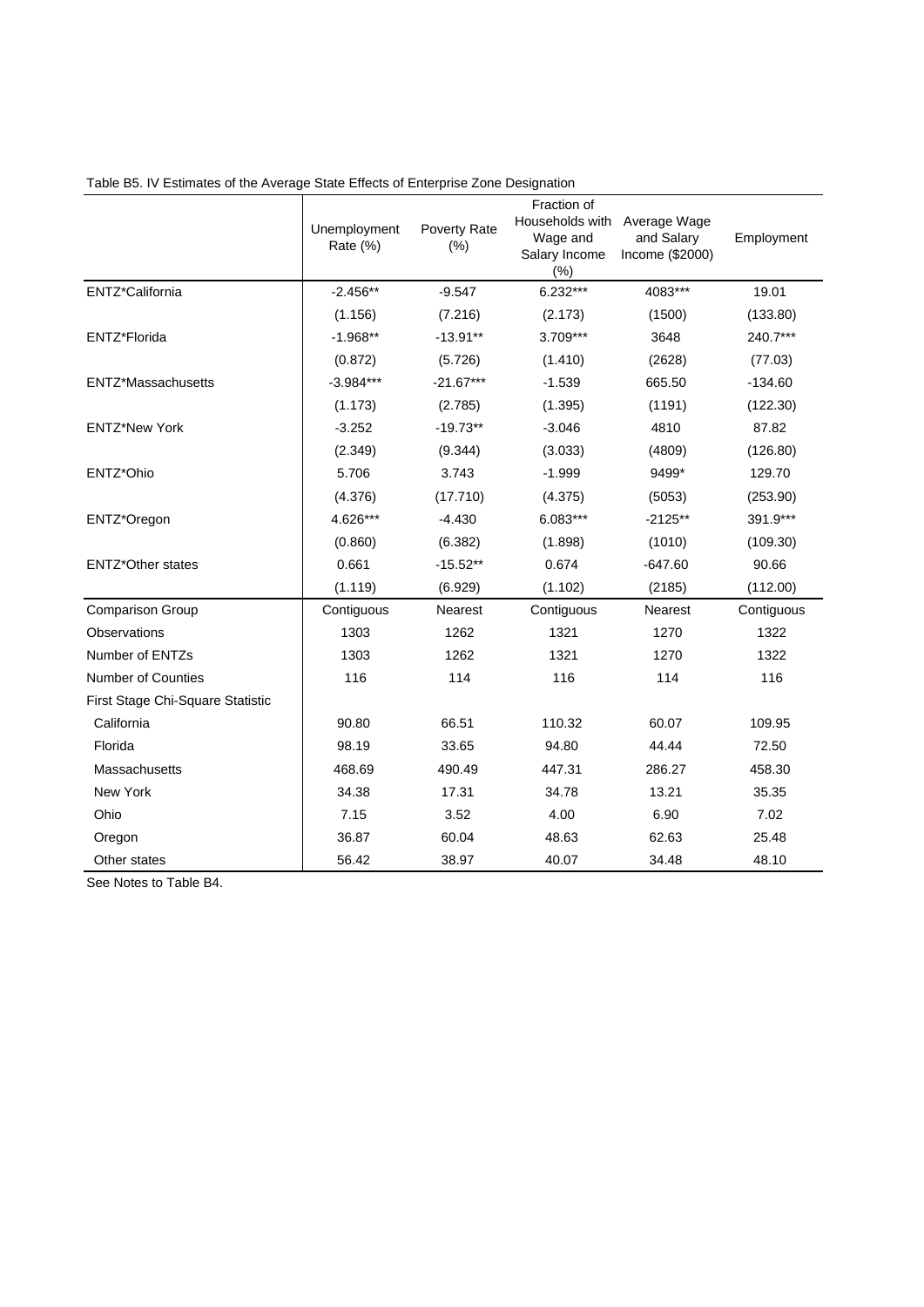|                         | Unemployment<br>Rate $(\%)$ | Poverty Rate<br>$(\% )$ | Fraction of<br>Households with<br>Wage and<br>Salary Income<br>$(\% )$ | Average Wage<br>and Salary<br>Income (\$2000) | Employment |
|-------------------------|-----------------------------|-------------------------|------------------------------------------------------------------------|-----------------------------------------------|------------|
| <b>ENTZ</b>             | $-1.544***$                 | $-7.228***$             | $0.914***$                                                             | 1506***                                       | 34.35      |
|                         | (0.251)                     | (1.646)                 | (0.343)                                                                | (406.0)                                       | (32.8)     |
| <b>Comparison Group</b> | All                         | Contiguous              | All                                                                    | Contiguous                                    | All        |
| Observations            | 22582                       | 857                     | 22754                                                                  | 862                                           | 22955      |
| Number of ENTZs         | 949                         | 857                     | 954                                                                    | 862                                           | 960        |
| Number of Counties      | 490                         | 100                     | 496                                                                    | 100                                           | 514        |

Table B6. Average National Effects of Enterprise Zone Designation After Excluding the Nearest Non-Enterprise Zone

See Notes to Table B2.

| Table B7. Average State Effects of Enterprise Zone Designation After Excluding the Nearest Non-Enterprise Zone |  |  |
|----------------------------------------------------------------------------------------------------------------|--|--|
|                                                                                                                |  |  |

|                           | Unemployment<br>Rate $(\%)$ | Poverty Rate<br>$(\% )$ | Fraction of<br>Households with<br>Wage and<br>Salary Income<br>(%) | Average Wage<br>and Salary<br>Income (\$2000) | Employment |
|---------------------------|-----------------------------|-------------------------|--------------------------------------------------------------------|-----------------------------------------------|------------|
| ENTZ*California           | $-3.271***$                 | $-3.049$                | 1.541                                                              | 3133***                                       | $-53.63$   |
|                           | (0.829)                     | (3.993)                 | (1.070)                                                            | (1167)                                        | (99.50)    |
| ENTZ*Florida              | $-2.143*$                   | $-18.664***$            | $5.122***$                                                         | 883                                           | 162.20     |
|                           | (1.115)                     | (5.391)                 | (1.471)                                                            | (1604)                                        | (135.41)   |
| ENTZ*Massachusetts        | $-2.827***$                 | $-13.011***$            | $-0.058$                                                           | 3389***                                       | 128.37     |
|                           | (0.452)                     | (3.427)                 | (0.603)                                                            | (657)                                         | (84.28)    |
| <b>ENTZ*New York</b>      | $-1.585*$                   | $-6.591*$               | 0.046                                                              | 388                                           | $-97.00$   |
|                           | (0.829)                     | (3.912)                 | (1.098)                                                            | (1191)                                        | (99.07)    |
| ENTZ*Ohio                 | 0.714                       | 1.740                   | 0.429                                                              | $-1235$                                       | $-44.23$   |
|                           | (0.642)                     | (2.905)                 | (0.855)                                                            | (932)                                         | (73.61)    |
| ENTZ*Oregon               | 0.135                       | $-10.261*$              | $7.742***$                                                         | 2660                                          | 53.58      |
|                           | (1.210)                     | (5.400)                 | (1.612)                                                            | (1757)                                        | (136.93)   |
| <b>ENTZ*Other states</b>  | 0.336                       | $-13.675***$            | 2.366**                                                            | $-1488$                                       | $-18.36$   |
|                           | (0.902)                     | (3.971)                 | (1.201)                                                            | (1310)                                        | (100.88)   |
| <b>Comparison Group</b>   | Contiguous                  | Contiguous              | Contiguous                                                         | Contiguous                                    | Contiguous |
| Observations              | 853                         | 857                     | 860                                                                | 862                                           | 864        |
| Number of ENTZs           | 853                         | 857                     | 860                                                                | 862                                           | 864        |
| <b>Number of Counties</b> | 100                         | 100                     | 100                                                                | 100                                           | 100        |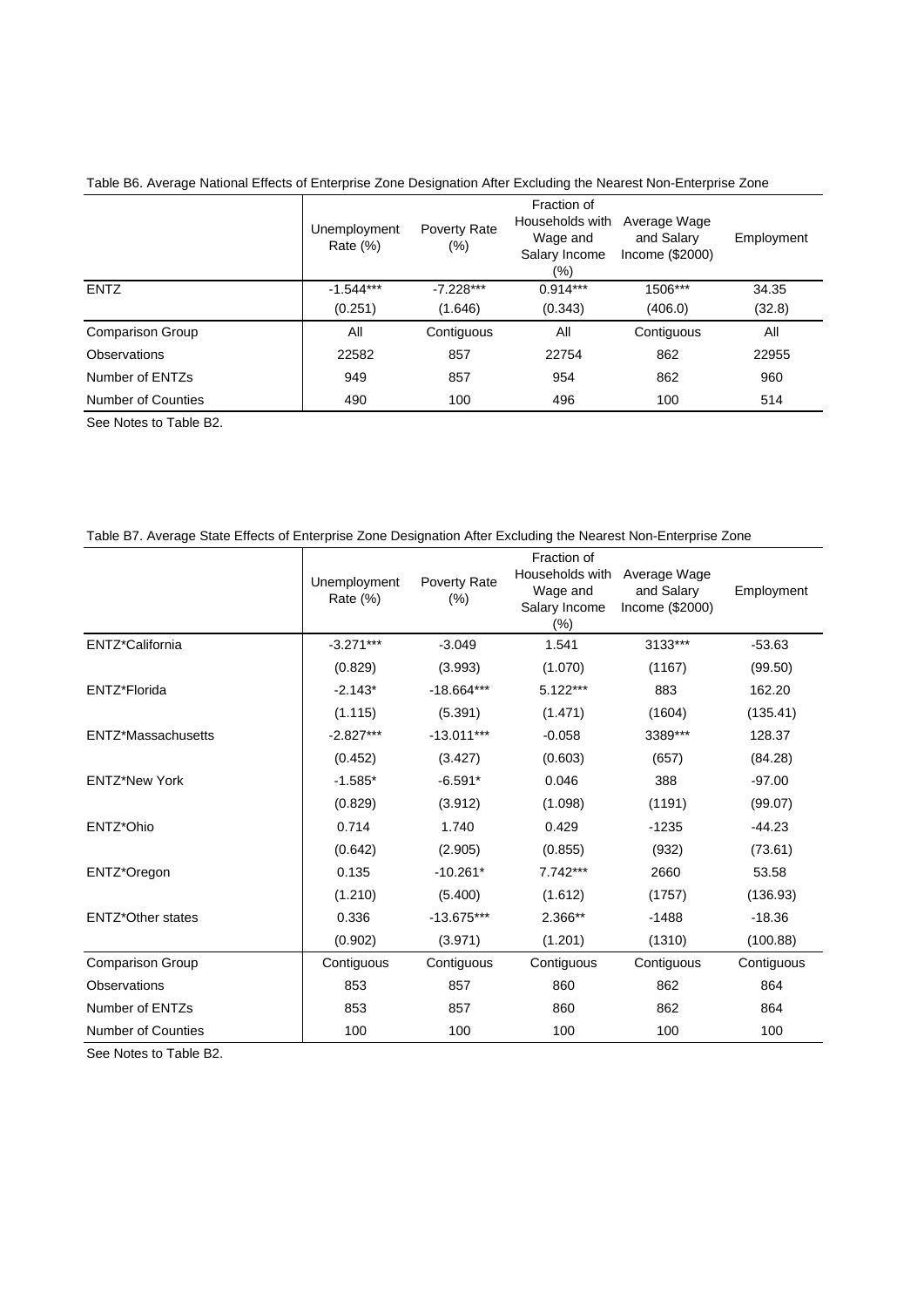| Table B8: Summary Statistics for Empowerment Zones Analysis |  |  |
|-------------------------------------------------------------|--|--|

|    |                                                         | Unemployment<br>Rate (%) | Poverty Rate<br>$(\% )$ | Fraction of<br>Households<br>with Wage and<br>(%) | Average Wage<br>and Salary<br>Salary Income Income (\$2000) | Employment  |
|----|---------------------------------------------------------|--------------------------|-------------------------|---------------------------------------------------|-------------------------------------------------------------|-------------|
| 1  | <b>EMPZ 1980</b>                                        | 17.66***                 | 40.42***                | 58.21***                                          | 27916***                                                    | 906.8***    |
|    |                                                         | (1.69)                   | (1.78)                  | (1.96)                                            | (932)                                                       | (97.77)     |
| 2  | <b>EMPZ 1990</b>                                        | 23.06***                 | 60.01***                | 57.25***                                          | 30160***                                                    | 782.9***    |
|    |                                                         | (2.55)                   | (3.35)                  | (2.24)                                            | (1461)                                                      | (129)       |
| 3  | <b>EMPZ 2000</b>                                        | 20.32***                 | 38.74***                | 64.26***                                          | 35225***                                                    | 761.1***    |
|    |                                                         | (1.08)                   | (0.97)                  | (1.26)                                            | (1611)                                                      | (118)       |
| 4  | Nearest NEMPZ 1980                                      | 15.68***                 | 34.27***                | 63.97***                                          | 31167***                                                    | 1080***     |
|    |                                                         | (1.35)                   | (1.85)                  | (1.63)                                            | (1424)                                                      | (116)       |
| 5  | Nearest NEMPZ 1990                                      | 18.53***                 | 50.64***                | 63.67***                                          | 35169***                                                    | 1067***     |
|    |                                                         | (1.77)                   | (3.41)                  | (2.04)                                            | (1683)                                                      | (161)       |
| 6  | Nearest NEMPZ 2000                                      | 19.02***                 | 33.93***                | 68.75***                                          | 38233***                                                    | 987.3***    |
|    |                                                         | (1.22)                   | (1.44)                  | (1.39)                                            | (2101)                                                      | (148)       |
| 7  | Contiguous NEMPZ 1980                                   | 15.30***                 | 34.46***                | 63.15***                                          | 31284***                                                    | 1137***     |
|    |                                                         | (1.10)                   | (1.61)                  | (1.84)                                            | (1511)                                                      | (114)       |
| 8  | Contiguous NEMPZ 1990                                   | 17.64***                 | 50.40***                | 62.38***                                          | 35683***                                                    | 1081***     |
|    |                                                         | (1.40)                   | (2.66)                  | (2.33)                                            | (1305)                                                      | (154)       |
| 9  | Contiguous NEMPZ 2000                                   | 17.92***                 | 33.86***                | 68.07***                                          | 38316***                                                    | 1002***     |
|    |                                                         | (0.99)                   | (1.33)                  | (1.39)                                            | (1883)                                                      | (143)       |
|    | 10 All NEMPZ 1980                                       | 7.037***                 | 10.88***                | 79.84***                                          | 45285***                                                    | 1553***     |
|    |                                                         | (0.30)                   | (0.52)                  | (0.60)                                            | (685)                                                       | (36.6)      |
| 11 | All NEMPZ 1990                                          | 7.052***                 | 16.62***                | 79.12***                                          | 54584***                                                    | 1872***     |
|    |                                                         | (0.28)                   | (0.76)                  | (0.52)                                            | (1053)                                                      | (40.9)      |
|    | 12 All NEMPZ 2000                                       | 6.836***                 | 12.62***                | 78.77***                                          | 58933***                                                    | 2017***     |
|    |                                                         | (0.28)                   | (0.54)                  | (0.41)                                            | (1166)                                                      | (45.5)      |
|    | 13 E{EMPZ(Δ00) - Nearest NEMPZ(Δ00)}                    | $-3.090**$               | $-4.714***$             | 1.04                                              | 2127**                                                      | 56.72       |
|    |                                                         | 1.109                    | 1.491                   | 1.37                                              | 814.7                                                       | 34.19       |
|    | 14 E{EMPZ(Δ90) - Nearest NEMPZ(Δ90)}                    | 2.933***                 | 3.889***                | $-0.374$                                          | $-1931***$                                                  | $-97.90***$ |
|    |                                                         | 0.712                    | 1.018                   | 0.518                                             | 549.1                                                       | 31.84       |
|    | 15   E{EMPZ(Δ00) - Contiguous NEMPZ(Δ00)}               | $-3.136**$               | $-4.739**$              | 1.30                                              | 2457***                                                     | 56.64*      |
|    |                                                         | (1.34)                   | (1.66)                  | (1.33)                                            | (817)                                                       | (27.6)      |
|    | 16 E{EMPZ(Δ90) - Contiguous NEMPZ(Δ90)}                 | $3.173***$               | 3.623***                | $-0.20$                                           | $-2174***$                                                  | $-68.07**$  |
|    |                                                         | (0.61)                   | (1.09)                  | (0.55)                                            | (513)                                                       | (23.4)      |
|    | 17 E{EMPZ(Δ00)} - E{All NEMPZ(Δ00)}                     | $-2.17$                  | $-15.66***$             | 7.184***                                          | 600                                                         | $-174.0***$ |
|    |                                                         | (2.20)                   | (3.50)                  | (2.03)                                            | (1324)                                                      | (56.7)      |
|    | 18   E{EMPZ( $\Delta$ 90)} - E{All NEMPZ( $\Delta$ 90)} | 5.583***                 | 12.83***                | $-0.36$                                           | $-6892***$                                                  | $-422.4***$ |
|    |                                                         | (1.34)                   | (2.64)                  | (1.35)                                            | (1539)                                                      | (41.6)      |

Notes:

1. Standard Errors in parentheses are adjusted for correlation across tracts in the same county. \*\*\* p<0.01, \*\* p<0.05, \*p<0.1

2. Δ00: 2000-1990, Δ90: 1990-1980

3. Rows 17 and 18 are obtained by regression of outcomes on EMPZ dummy.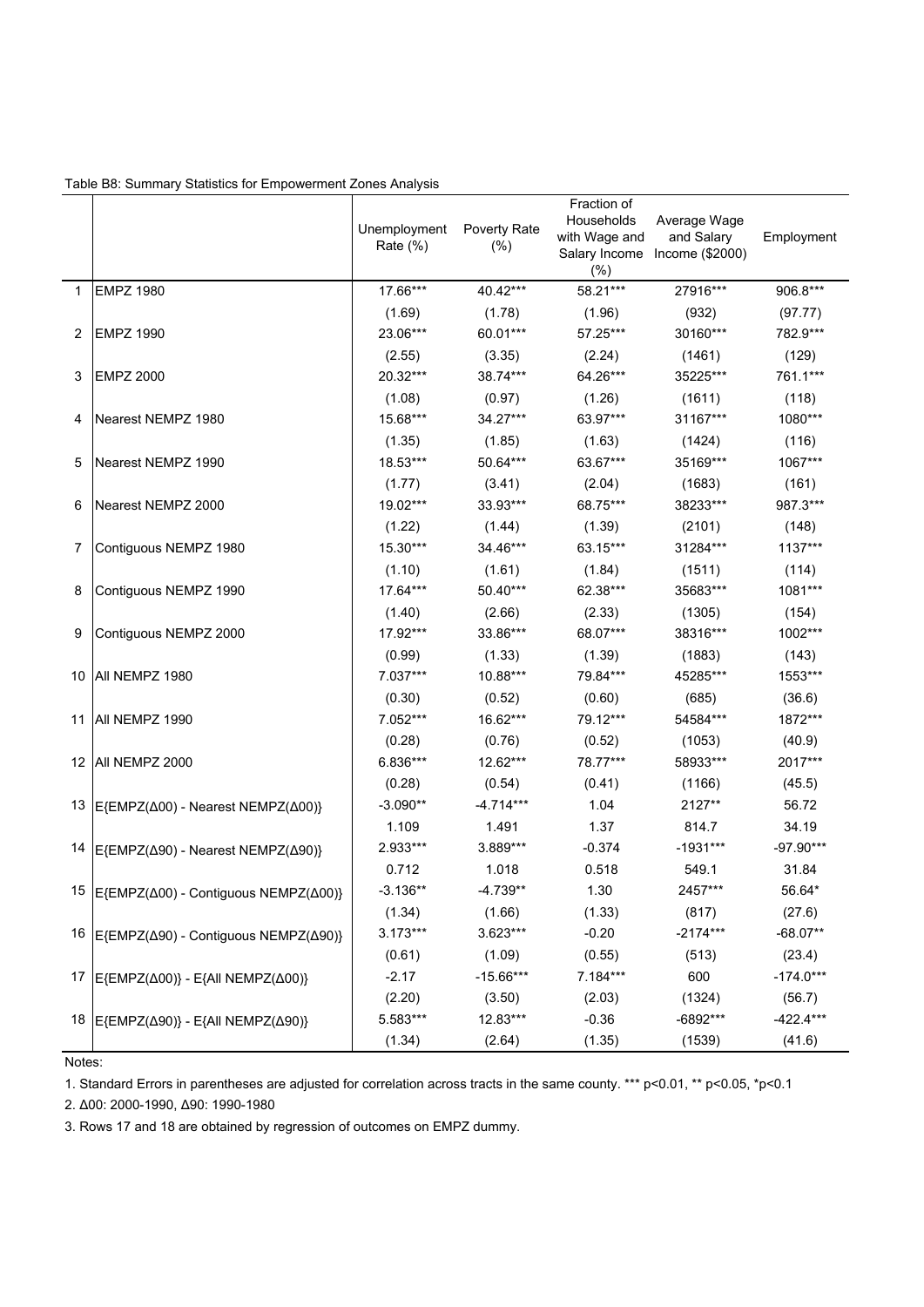| Table B9: Summary Statistics for Enterprise Communities Analysis |  |  |
|------------------------------------------------------------------|--|--|
|                                                                  |  |  |

|    |                                                                | Unemployment<br>Rate $(\%)$ | Poverty Rate<br>(% ) | Fraction of<br>Households<br>with Wage and<br>(% ) | Average Wage<br>and Salary<br>Salary Income Income (\$2000) | Employment  |
|----|----------------------------------------------------------------|-----------------------------|----------------------|----------------------------------------------------|-------------------------------------------------------------|-------------|
| 1  | <b>ENTC 1980</b>                                               | 12.22***                    | $31.74***$           | 68.37***                                           | 26946***                                                    | 1142***     |
|    |                                                                | (0.57)                      | (0.95)               | (1.08)                                             | (409)                                                       | (56.6)      |
| 2  | <b>ENTC 1990</b>                                               | $15.24***$                  | 55.86***             | 66.21***                                           | 27861***                                                    | 1064***     |
|    |                                                                | (0.47)                      | (1.33)               | (0.93)                                             | (579)                                                       | (50.5)      |
| 3  | <b>ENTC 2000</b>                                               | 14.78***                    | 34.69***             | 70.28***                                           | 31812***                                                    | 1040***     |
|    |                                                                | (0.49)                      | (0.95)               | (0.98)                                             | (608)                                                       | (54.8)      |
| 4  | Nearest NENTC 1980                                             | 8.889***                    | $21.21***$           | 72.41***                                           | 31739***                                                    | 1333***     |
|    |                                                                | (0.44)                      | (0.91)               | (0.84)                                             | (532)                                                       | (54.1)      |
| 5  | Nearest NENTC 1990                                             | 9.805***                    | 34.52***             | 72.53***                                           | 34863***                                                    | 1368***     |
|    |                                                                | (0.45)                      | (1.68)               | (0.76)                                             | (736)                                                       | (61.9)      |
| 6  | Nearest NENTC 2000                                             | $10.91***$                  | 23.56***             | 74.89***                                           | 38621***                                                    | 1397***     |
|    |                                                                | (0.62)                      | (1.09)               | (0.58)                                             | (868)                                                       | (72.7)      |
| 7  | Contiguous NENTC 1980                                          | 8.683***                    | 20.51***             | 72.71***                                           | 32054***                                                    | 1397***     |
|    |                                                                | (0.45)                      | (0.69)               | (0.89)                                             | (396)                                                       | (55.3)      |
| 8  | Contiguous NENTC 1990                                          | $9.431***$                  | 33.82***             | 73.40***                                           | 35568***                                                    | 1437***     |
|    |                                                                | (0.37)                      | (1.49)               | (0.81)                                             | (668)                                                       | (60.9)      |
| 9  | Contiguous NENTC 2000                                          | 10.36***                    | 22.60***             | 75.24***                                           | 39605***                                                    | 1453***     |
|    |                                                                | (0.56)                      | (0.91)               | (0.77)                                             | (856)                                                       | (67.6)      |
|    | 10 All NENTC 1980                                              | $6.451***$                  | 10.30***             | 79.55***                                           | 44035***                                                    | 1498***     |
|    |                                                                | (0.17)                      | (0.38)               | (0.46)                                             | (549)                                                       | (31.5)      |
| 11 | <b>JAILNENTC 1990</b>                                          | $6.319***$                  | 15.53***             | 78.90***                                           | 52284***                                                    | 1865***     |
|    |                                                                | (0.19)                      | (0.52)               | (0.39)                                             | (884)                                                       | (31.6)      |
|    | 12 All NENTC 2000                                              | $6.053***$                  | 11.46***             | 78.56***                                           | 57189***                                                    | 2093***     |
|    |                                                                | (0.22)                      | (0.42)               | (0.32)                                             | (938)                                                       | (34.6)      |
| 13 | E{ENTC(Δ00) - Nearest NENTC(Δ00)}                              | $-2.032**$                  | $-9.727***$          | 1.882***                                           | 232                                                         | $-27$       |
|    |                                                                | (0.84)                      | (1.39)               | (0.44)                                             | (507)                                                       | (16.8)      |
| 14 | E{ENTC(Δ90) - Nearest NENTC(Δ90)}                              | $2.216***$                  | 10.09***             | $-2.683***$                                        | $-2387***$                                                  | $-119.5***$ |
|    |                                                                | (0.38)                      | (1.38)               | (0.53)                                             | (409)                                                       | (24.4)      |
|    | <sup>15</sup> E{ENTC(Δ00) - Contiguous NENTC(Δ00)}             | $-1.336**$                  | $-9.755***$          | 2.179***                                           | $-40$                                                       | $-40.36**$  |
|    |                                                                | (0.65)                      | (1.26)               | (0.42)                                             | (492)                                                       | (15.9)      |
|    | 16 E{ENTC(Δ90) - Contiguous NENTC(Δ90)}                        | $2.273***$                  | 10.50***             | $-2.839***$                                        | $-2356***$                                                  | $-118.0***$ |
|    |                                                                | (0.37)                      | (1.18)               | (0.46)                                             | (332)                                                       | (24.3)      |
| 17 | $E\{\text{ENTC}(\Delta 00)\}-E\{\text{All NENTC}(\Delta 00)\}$ | $-0.01$                     | $-16.74***$          | 4.216***                                           | $-762$                                                      | $-253.9***$ |
|    |                                                                | (0.53)                      | (1.13)               | (0.53)                                             | (616)                                                       | (32.4)      |
| 18 | $E\{ENTC(\Delta 90)\}$ - E{All NENTC( $\Delta 90$ )}           | $3.047***$                  | 18.04***             | $-1.414**$                                         | -6859***                                                    | $-434.8***$ |
|    |                                                                | (0.53)                      | (1.28)               | (0.56)                                             | (641)                                                       | (34.6)      |

Notes:

1. Standard Errors in parentheses are adjusted for correlation across tracts in the same county. \*\*\* p<0.01, \*\* p<0.05, \*p<0.1

2. Δ00: 2000-1990, Δ90: 1990-1980

3. Rows 17 and 18 are obtained by regression of outcomes on ENTC dummy.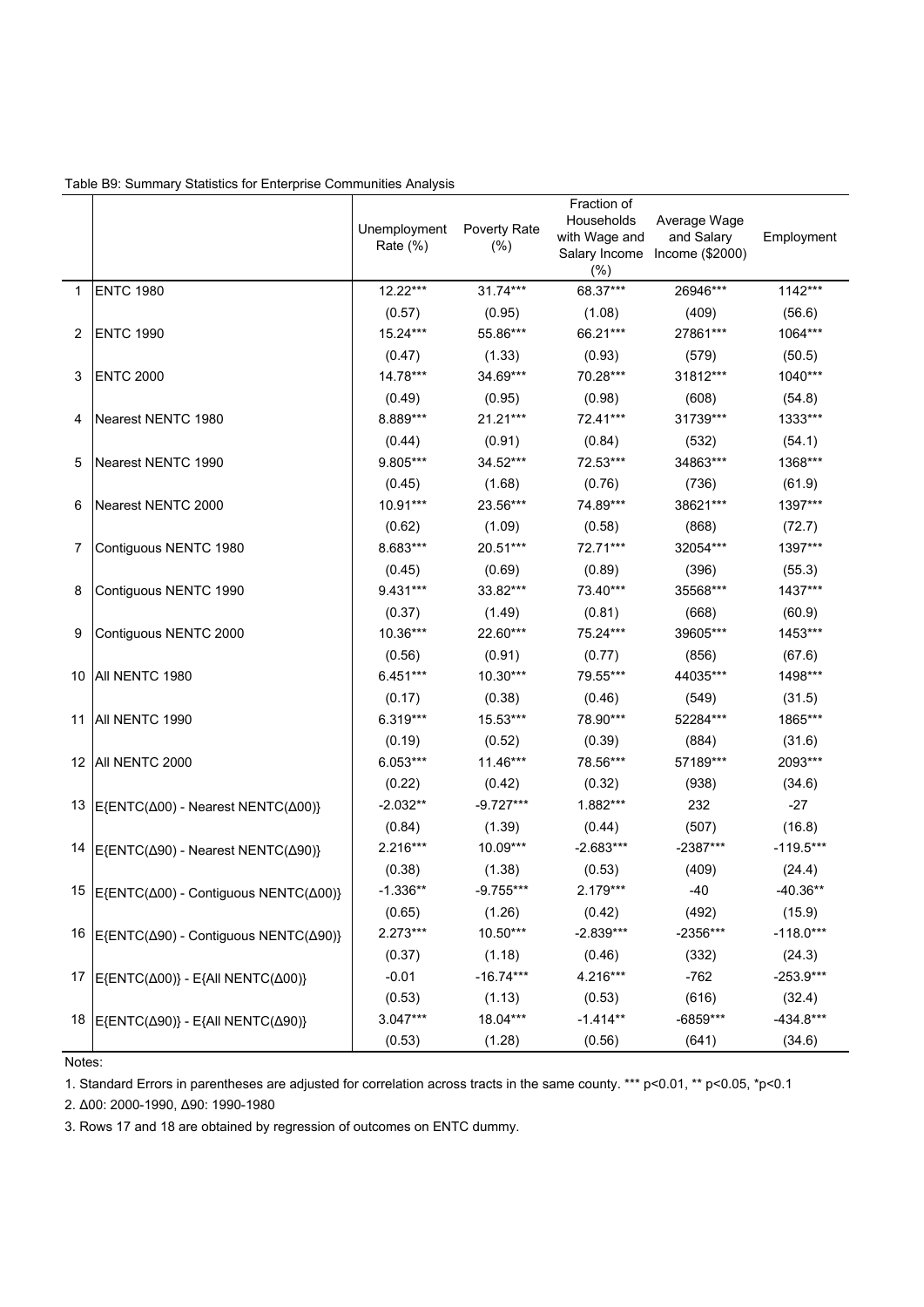|  |  | Table B10. Estimates of the Average National Effects of Empowerment Zone Designation |  |
|--|--|--------------------------------------------------------------------------------------|--|
|  |  |                                                                                      |  |
|  |  |                                                                                      |  |

|                         | Unemployment<br>Rate $(\%)$ | Poverty Rate<br>$(\% )$ | Fraction of<br>Households with<br>Wage and<br>Salary Income<br>(%) | Average Wage<br>and Salary<br>Income (\$2000) | Employment |
|-------------------------|-----------------------------|-------------------------|--------------------------------------------------------------------|-----------------------------------------------|------------|
| <b>EMPZ</b>             | $-7.507***$                 | $-8.256***$             | 1.514                                                              | 4631***                                       | 187.0***   |
|                         | (0.42)                      | (2.55)                  | (1.15)                                                             | (1101)                                        | (53.6)     |
| <b>Comparison Group</b> | All                         | Contiguous              | Contiguous                                                         | Contiguous                                    | All        |
| Observations            | 24352                       | 296                     | 291                                                                | 295                                           | 24769      |
| Number of FMP7s         | 285                         | 296                     | 291                                                                | 295                                           | 293        |
| Number of Counties      | 424                         | 16                      | 16                                                                 | 16                                            | 455        |

See Notes to Table B2.

#### Table B11. IV Estimates of the Average National Effects of Empowerment Zone Designation

|                                  | Unemployment<br>Rate $(\%)$ | Poverty Rate<br>$(\%)$ | Fraction of<br>Households with<br>Wage and<br>Salary Income<br>(%) | Average Wage<br>and Salary<br>Income $(\$2000)$ | Employment |
|----------------------------------|-----------------------------|------------------------|--------------------------------------------------------------------|-------------------------------------------------|------------|
| <b>EMPZ</b>                      | $-47.81***$                 | $-17.13***$            | $9.972***$                                                         | 7530*                                           | 1224***    |
|                                  | (1.69)                      | (4.839)                | (1.950)                                                            | (4016)                                          | (188.5)    |
| <b>Comparison Group</b>          | All                         | Contiguous             | Contiguous                                                         | Contiguous                                      | All        |
| Observations                     | 24332                       | 267                    | 266                                                                | 269                                             | 24504      |
| Number of EMPZs                  | 284                         | 267                    | 266                                                                | 269                                             | 289        |
| Number of Counties               | 424                         | 13                     | 13                                                                 | 13                                              | 424        |
| First Stage Chi-Square Statistic | 12.16                       | 92.57                  | 94.29                                                              | 80.07                                           | 14.55      |

See Notes to Table B4.

#### Table B12. Average National Effects of Empowerment Zone After Excluding the Nearest Non-Empowerment Zone

|                           | Unemployment<br>Rate $(\%)$ | Poverty Rate<br>$(\% )$ | Fraction of<br>Households with<br>Wage and<br>Salary Income<br>$(\% )$ | Average Wage<br>and Salary<br>Income (\$2000) | Employment  |
|---------------------------|-----------------------------|-------------------------|------------------------------------------------------------------------|-----------------------------------------------|-------------|
| <b>EMPZ</b>               | $-2.714$                    | $-8.887***$             | 1.021                                                                  | $3425*$                                       | $117.5**$   |
|                           | (1.73)                      | (3.25)                  | (2.00)                                                                 | (1859)                                        | (46.8)      |
| <b>Comparison Group</b>   | Contiguous                  | Contiguous              | Contiguous                                                             | 2nd Nearest                                   | 2nd Nearest |
| Observations              | 138                         | 143                     | 139                                                                    | 140                                           | 145         |
| Number of EMPZs           | 138                         | 143                     | 139                                                                    | 140                                           | 145         |
| <b>Number of Counties</b> | 15                          | 15                      | 15                                                                     | 15                                            | 15          |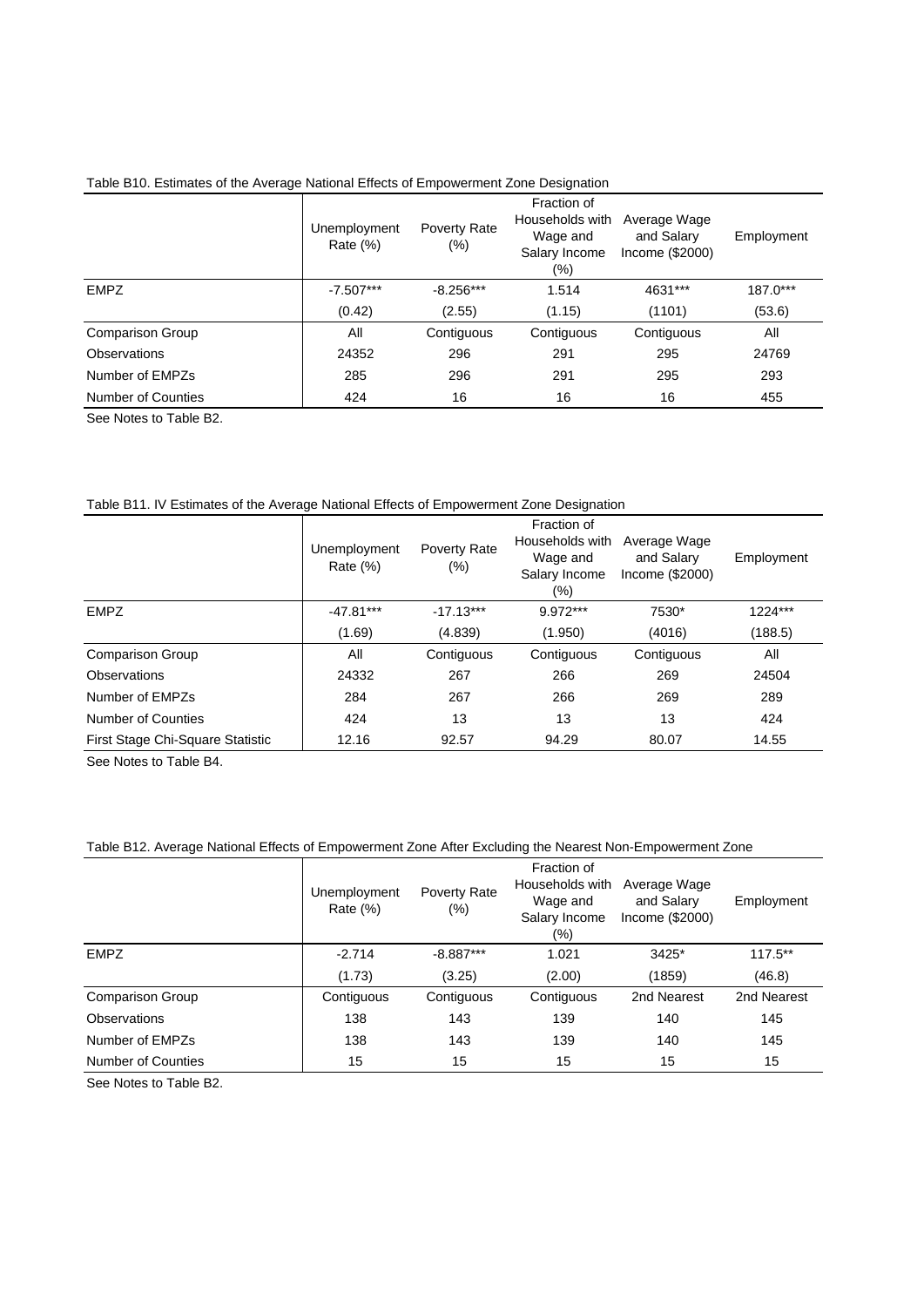| Table B13. Estimates of the Average National Effects of Enterprise Community Designation |  |  |
|------------------------------------------------------------------------------------------|--|--|
|                                                                                          |  |  |

|                         | Unemployment<br>Rate $(\%)$ | Poverty Rate<br>$(\%)$ | Fraction of<br>Households with<br>Wage and<br>Salary Income<br>(%) | Average Wage<br>and Salary<br>Income (\$2000) | Employment |
|-------------------------|-----------------------------|------------------------|--------------------------------------------------------------------|-----------------------------------------------|------------|
| <b>ENTC</b>             | $-2.895***$                 | $-19.77***$            | 5.046***                                                           | 2316***                                       | 16.3       |
|                         | (0.30)                      | (1.66)                 | (0.44)                                                             | (542)                                         | (73.53)    |
| <b>Comparison Group</b> | All                         | Contiguous             | All                                                                | Contiguous                                    | Contiguous |
| Observations            | 34767                       | 455                    | 35125                                                              | 484                                           | 490        |
| Number of ENTCs         | 513                         | 455                    | 519                                                                | 484                                           | 490        |
| Number of Counties      | 1014                        | 69                     | 1039                                                               | 71                                            | 71         |

See Notes to Table B2.

#### Table B14. IV Estimates of the Average National Effects of Enterprise Community Designation

|                                  | Unemployment<br>Rate $(\%)$ | Poverty Rate<br>$(\%)$ | Fraction of<br>Households with<br>Wage and<br>Salary Income<br>$(\% )$ | Average Wage<br>and Salary<br>Income $(\$2000)$ | Employment |
|----------------------------------|-----------------------------|------------------------|------------------------------------------------------------------------|-------------------------------------------------|------------|
| <b>ENTC</b>                      | $-19.72***$                 | $-20.12***$            | 11.78                                                                  | 1198                                            | 82.36***   |
|                                  | (6.982)                     | (3.469)                | (7.622)                                                                | (1206)                                          | (30.5)     |
| <b>Comparison Group</b>          | All                         | Contiguous             | All                                                                    | Contiguous                                      | Contiguous |
| Observations                     | 34737                       | 448                    | 34861                                                                  | 480                                             | 480        |
| Number of ENTCs                  | 511                         | 448                    | 517                                                                    | 480                                             | 480        |
| Number of Counties               | 1014                        | 69                     | 1014                                                                   | 71                                              | 71         |
| First Stage Chi-Square Statistic | 40.23                       | 440.81                 | 19.80                                                                  | 437.37                                          | 494.72     |

See Notes to Table B4.

#### Table B15. Average National Effects of Enterprise Community After Excluding the Nearest Non-Enterprise Community

|                           | Unemployment<br>Rate $(\%)$ | Poverty Rate<br>$(\%)$ | Fraction of<br>Households with<br>Wage and<br>Salary Income<br>$(\% )$ | Average Wage<br>and Salary<br>Income (\$2000) | Employment |
|---------------------------|-----------------------------|------------------------|------------------------------------------------------------------------|-----------------------------------------------|------------|
| <b>ENTC</b>               | $-2.926***$                 | $-23.13***$            | $4.720***$                                                             | 2008**                                        | $-14.39$   |
|                           | (0.30)                      | (2.92)                 | (1.11)                                                                 | (859)                                         | (93.23)    |
| <b>Comparison Group</b>   | All                         | Contiguous             | 2nd Nearest                                                            | Contiguous                                    | Contiguous |
| Observations              | 28853                       | 235                    | 231                                                                    | 247                                           | 247        |
| Number of ENTCs           | 495                         | 235                    | 231                                                                    | 247                                           | 247        |
| <b>Number of Counties</b> | 881                         | 64                     | 64                                                                     | 65                                            | 65         |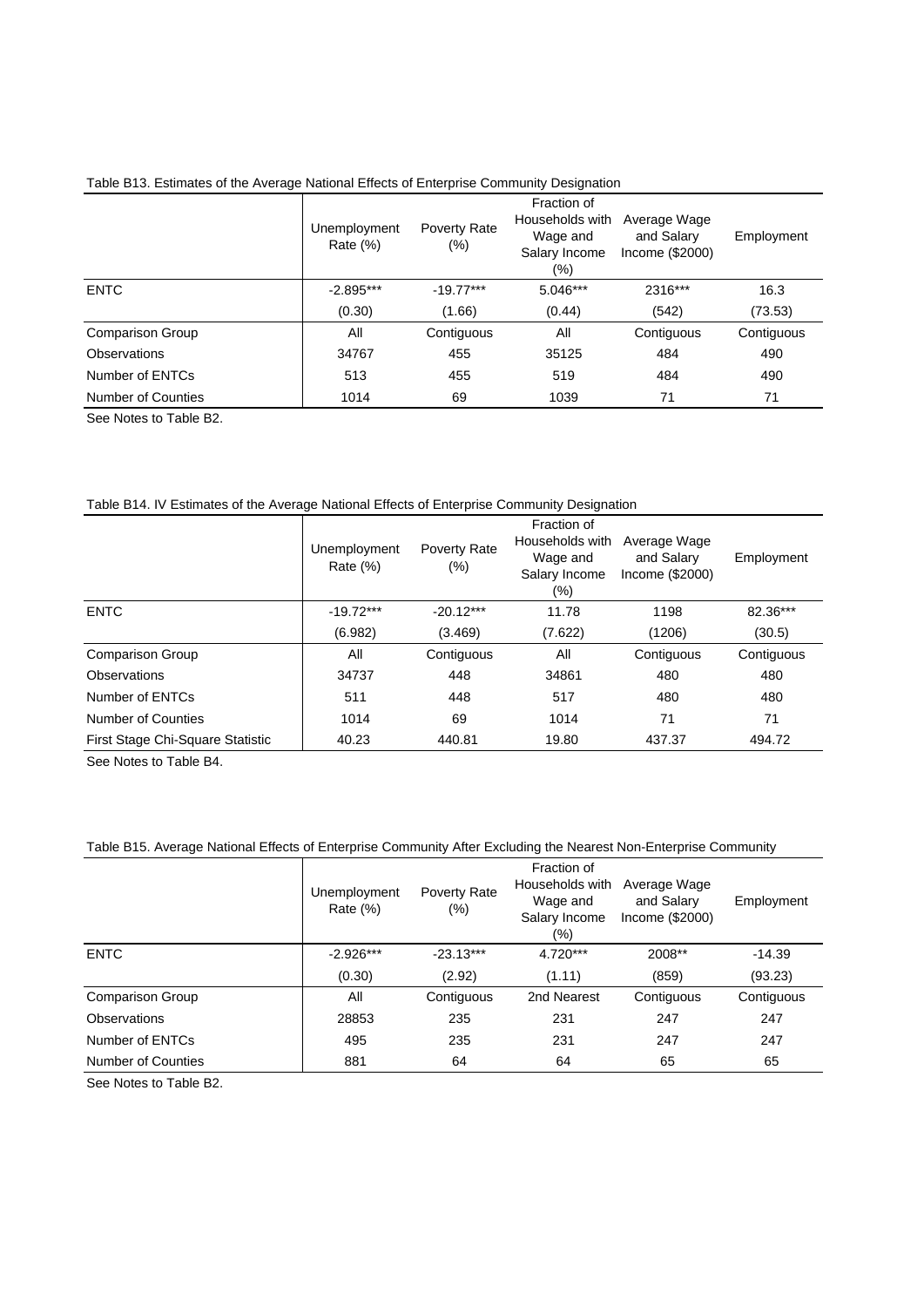# Online Appendix C - Replicating Main Empirical Results **Using OLS and Clustered Standard Errors**

to

Government Programs Can Improve Local Labor Markets: Evidence from State Enterprise Zones, Federal Empowerment Zones and Federal **Enterprise Communities** 

> John C. Ham University of Maryland, IZA and IRP (UW-Madison) Charles Swenson Marshall School of Business, University of Southern California Ayşe İmrohoroğlu Marshall School of Business, University of Southern California Heonjae Song Korea Institute of Public Finance

> > November 20008 Revised May 2010